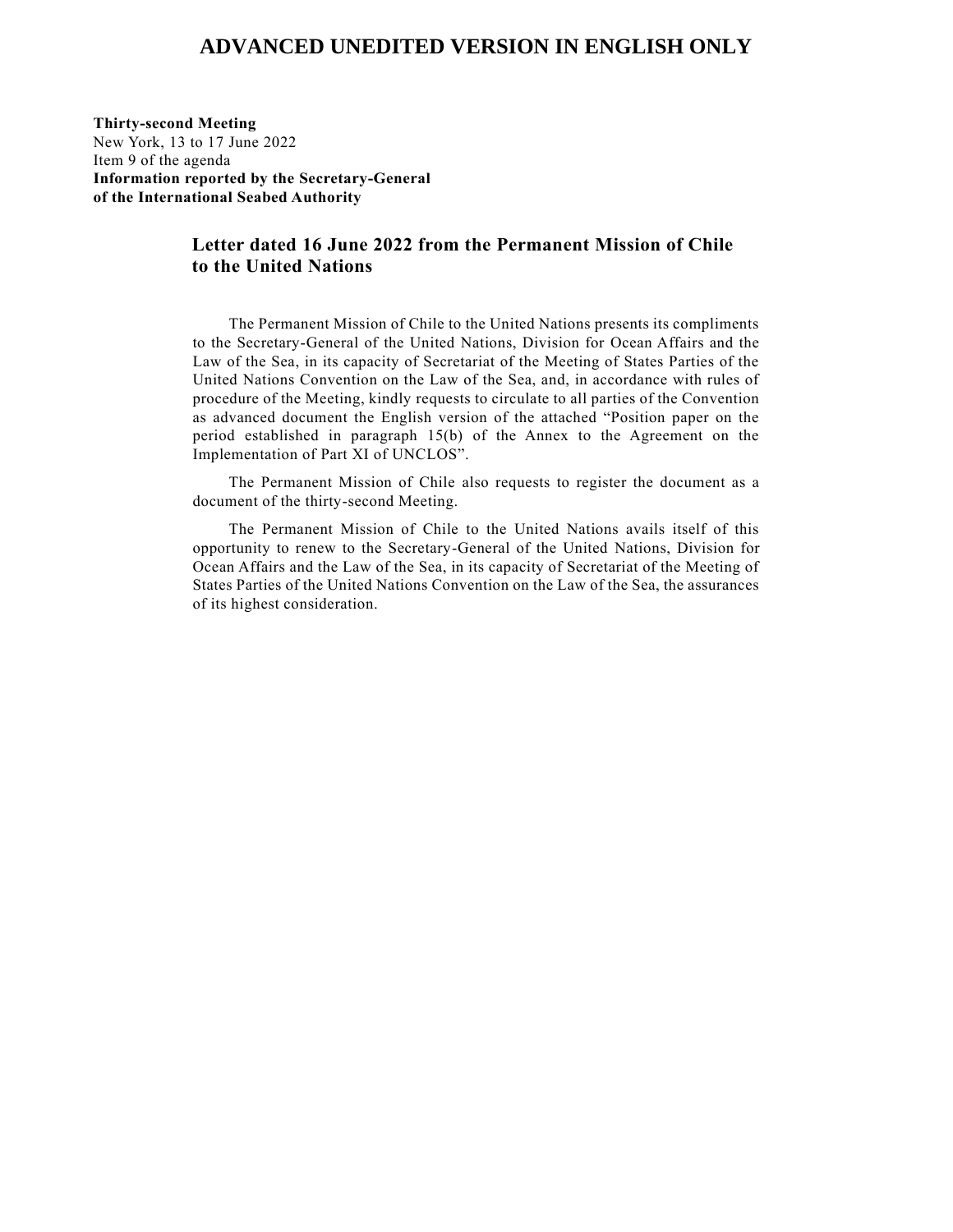## **Annex to the Letter dated 16 June 2022 from the Permanent Mission of Chile to the United Nations**

Position paper on the period established in paragraph 15(b) of the Annex to the Agreement on the Implementation of Part XI of UNCLOS - Submitted by Chile

 Chile shares the vision of the importance of the ocean and the need for a sustainable ocean economy, preserving biodiversity and the ecosystem services it provides. When the United Nations Convention on the Law of the Sea was concluded in 1982, it embodied in its Part XI, one of the principles contained in Resolution 2749 of the United Nations General Assembly, which establishes that the seabed and ocean floor and subsoil thereof beyond the limits of national jurisdiction, hereinafter the Area, as well as its resources, are the Common Heritage of Mankind.

 In this sense, the Convention creates a framework for both developed and developing States to benefit from the resources of the seabed and subsoil, under the premise that such management shall be orderly, safe and rational, including the efficient conduct of activities in the Area and in accordance with sound princip les of conservation and the avoidance of unnecessary waste (art. 150 UNCLOS).

 There are very relevant provisions in the Convention that ensure and safeguard the conservation of the marine environment, stating that, with respect to activities in the Area, all necessary measures shall be taken in accordance with the Convention to ensure the effective protection of the marine environment from harmful effects which may result from such activities (art. 145 UNCLOS). This is in addition to the general obligation of all States to protect and preserve the marine environment (art. 192 UNCLOS).

 States Parties are obliged to ensure that activities in the Area, whether conducted by themselves, by state enterprises or by natural or juridical persons possessing their nationality or under their effective control or that of their nationals, are carried out in conformity with Part XI (art. 139 UNCLOS).

 However, the deep seabed is one of the most sensitive ocean ecosystems, for which there is insufficient scientific knowledge and limited understanding of the potential impacts of ocean activities, especially in relation to its role as a carbon sink.

 The preamble refers to the difficulties encountered by States Parties in exploring and gathering sufficient scientific information and understanding of deep sea ecosystems.

 In this regard, Chile expresses its concern about the activation of the deadline established in paragraph 15(b) of the Annex to the Agreement on the Implementation of Part XI of the Convention. This concern is based on the fact that, in order to develop all the necessary regulations to facilitate the exploitation of the seabed, large investments in research are required to carry out the necessary activities such as data collection, collation and analysis of a large amount of bathymetric, geophysical and biochemical information.